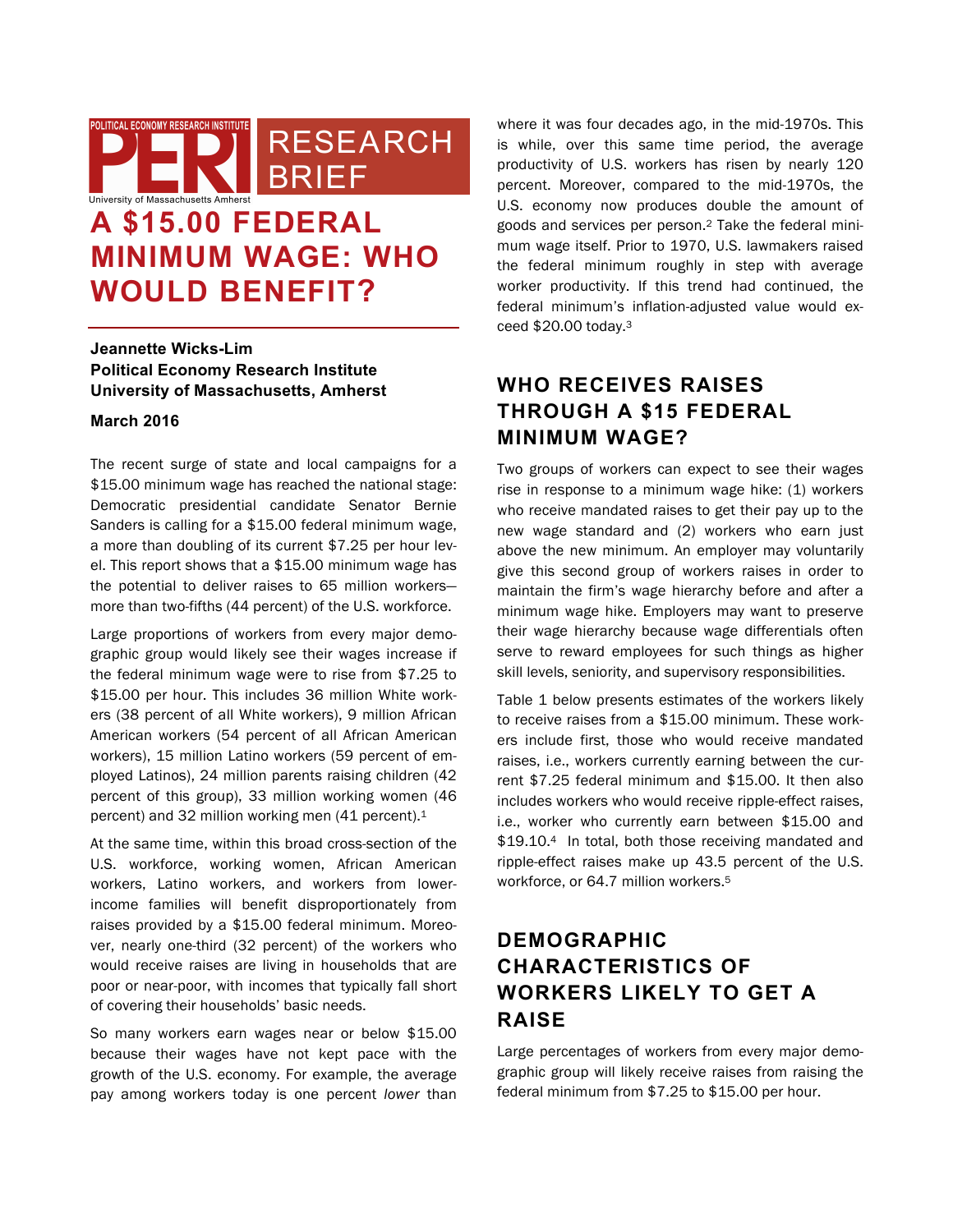|                      |                         | <b>Workers Receiving Raises</b> |                    |              |              |
|----------------------|-------------------------|---------------------------------|--------------------|--------------|--------------|
|                      |                         | Pay range for                   | Pay range for      | Total        |              |
|                      |                         | mandated wage                   | ripple-effect wage | Workers      |              |
|                      | All Employed Workers in | increases:                      | increases:         | Receiving    | Unaffected   |
|                      | the U.S. Economy        | $$7.25 - $15.00*$               | $$15.00 - $19.10$  | Raises       | Workers      |
| No. of Workers       | 148.8 million           | 47.3 million                    | 17.4 million       | 64.7 million | 84.1 million |
| Percent of Workforce | 100%                    | 31.8%                           | 11.7%              | 43.5%        | 56.5%        |

#### TABLE 1: NUMBER OF WORKERS LIKELY TO RECEIVE RAISES FROM \$15.00 MINIMUM WAGE

Source: Author's analysis of the Current Population Survey Outgoing Rotation Group data files for 2015. All data files accessed from ceprDA-TA.org. The total employment level of 148.8 million is based on the 2015 figure published by the Bureau of Labor Statistics of the U.S. Department of Labor. \*I include in this group tipped workers with wages as low as \$2.13 since the federal minimum wage for tipped workers (i.e., with tip credit) is \$2.13. For all other workers, I include those who earn between \$7.25 and \$15.00. See technical notes for details.

These include: 38.2 percent of White workers, 53.8 percent of African American workers, 58.9 percent of Latino workers, 33.7 percent of Asian workers, 52.9 percent of Native American workers, 42.2 percent of adult workers (at least 20 years old), 42.3 percent of parents raising children, 46.0 percent of working women and 41.1 percent of working men.

At the same time, certain groups of workers disproportionately earn near or below \$15.00 per hour. Table 3 compares demographic characteristics among the

#### TABLE 2: NUMBER OF WORKERS LIKELY TO RECEIVE RAISES FROM \$15.00 MINIMUM WAGE, BY DEMOGRAPHIC SUBGROUP

|                               | All Workers Receiving Raises<br>$($7.25 - $19.10)*$ |            |  |
|-------------------------------|-----------------------------------------------------|------------|--|
|                               |                                                     | Percent of |  |
| Demographic Characteristic    | No. of Workers                                      | Subgroup   |  |
| Race/Ethnicity                |                                                     |            |  |
| White, Non-Hispanic           | 36.1 million                                        | 38.2%      |  |
| Black, Non-Hispanic           | 9.4 million                                         | 53.8%      |  |
| Hispanic, Any Race            | 14.7 million                                        | 58.9%      |  |
| Asian                         | 3.0 million                                         | 33.7%      |  |
| Native American               | 492,000                                             | 52.9%      |  |
| Other                         | 948,000                                             | 47.3%      |  |
|                               |                                                     |            |  |
| Gender                        |                                                     |            |  |
| Female                        | 33.1 million                                        | 46.0%      |  |
| Male                          | 31.6 million                                        | 41.1%      |  |
|                               |                                                     |            |  |
| Age                           |                                                     |            |  |
| Adults (at least 20 yrs. old) | 60.6 million                                        | 42.2%      |  |
| Parents with children         | 23.9 million                                        | 42.3%      |  |
|                               |                                                     |            |  |
| <b>Total Workforce</b>        | 64.7 million                                        | 43.5%      |  |

Source: Author's analysis of the Current Population Survey Outgoing Rotation Group data files for 2015. All data files accessed from ceprDATA.org. \*I include in this group tipped workers with wages as low as \$2.13 since the federal minimum wage for tipped workers (i.e., with tip credit) is \$2.13. For all other workers, I include those who earn at least \$7.25 per hour. See technical notes for details.

workers who would receive raises alongside that of the entire workforce. Over-represented among workers receiving raises through a \$15 minimum compared to the overall workforce include women (51.2 percent receiving raises vs. 48.3 percent of workforce), African Americans (14.5 percent vs. 11.7 percent) and Latinos (22.8 percent vs. 16.8 percent).

### TABLE 3: CHARACTERISTICS OF WORKERS LIKELY TO RECEIVE RAISES FROM \$15.00 MINIMUM WAGE

| Demographic Characteris-<br>tic    | <b>All Workers</b><br><b>Receiving Raises</b><br>$($7.25 - $19.10)*$ | Total U.S. Work-<br>force |  |
|------------------------------------|----------------------------------------------------------------------|---------------------------|--|
| Racial/Ethnic Group                |                                                                      |                           |  |
| % White, Non-Hispanic              | 55.8%                                                                | 63.5%                     |  |
| % Black, Non-Hispanic              | 14.5%                                                                | 11.7%                     |  |
| % Hispanic, Any Race               | 22.8%                                                                | 16.8%                     |  |
| % Asian                            | 4.7%                                                                 | 6.0%                      |  |
| % Native American                  | 0.8%                                                                 | 0.6%                      |  |
| % Other                            | 1.5%                                                                 | 1.3%                      |  |
|                                    |                                                                      |                           |  |
| Gender                             |                                                                      |                           |  |
| % Female                           | 51.2%                                                                | 48.3%                     |  |
| % Male                             | 48.8%                                                                | 51.7%                     |  |
|                                    |                                                                      |                           |  |
| Age                                |                                                                      |                           |  |
| % Adults (at least 20 yrs.<br>old) | 93.7%                                                                | 96.5%                     |  |
| % Parents with children            | 37.0%                                                                | 38.1%                     |  |
|                                    |                                                                      |                           |  |
| Income status                      |                                                                      |                           |  |
| Median income (2015\$)             | \$45,900                                                             | \$71,100                  |  |
| % Poor                             | 7.8%                                                                 | 6.6%                      |  |
| % Near Poor                        | 32.1%                                                                | 20.7%                     |  |

Source: Author's analysis of the Current Population Survey Outgoing Rotation Group 2015 data files and Annual Social and Economic Supplement data file for March 2015 that covers 2014. All dollar figures are expressed in 2015\$ using the CPI-U. All data files accessed from ceprDATA.org. \*I include in this group tipped workers with wages as low as \$2.13 since the federal minimum wage for tipped workers (i.e., with tip credit) is \$2.13. For all other workers, I include those who earn at least \$7.25 per hour. See technical notes for details.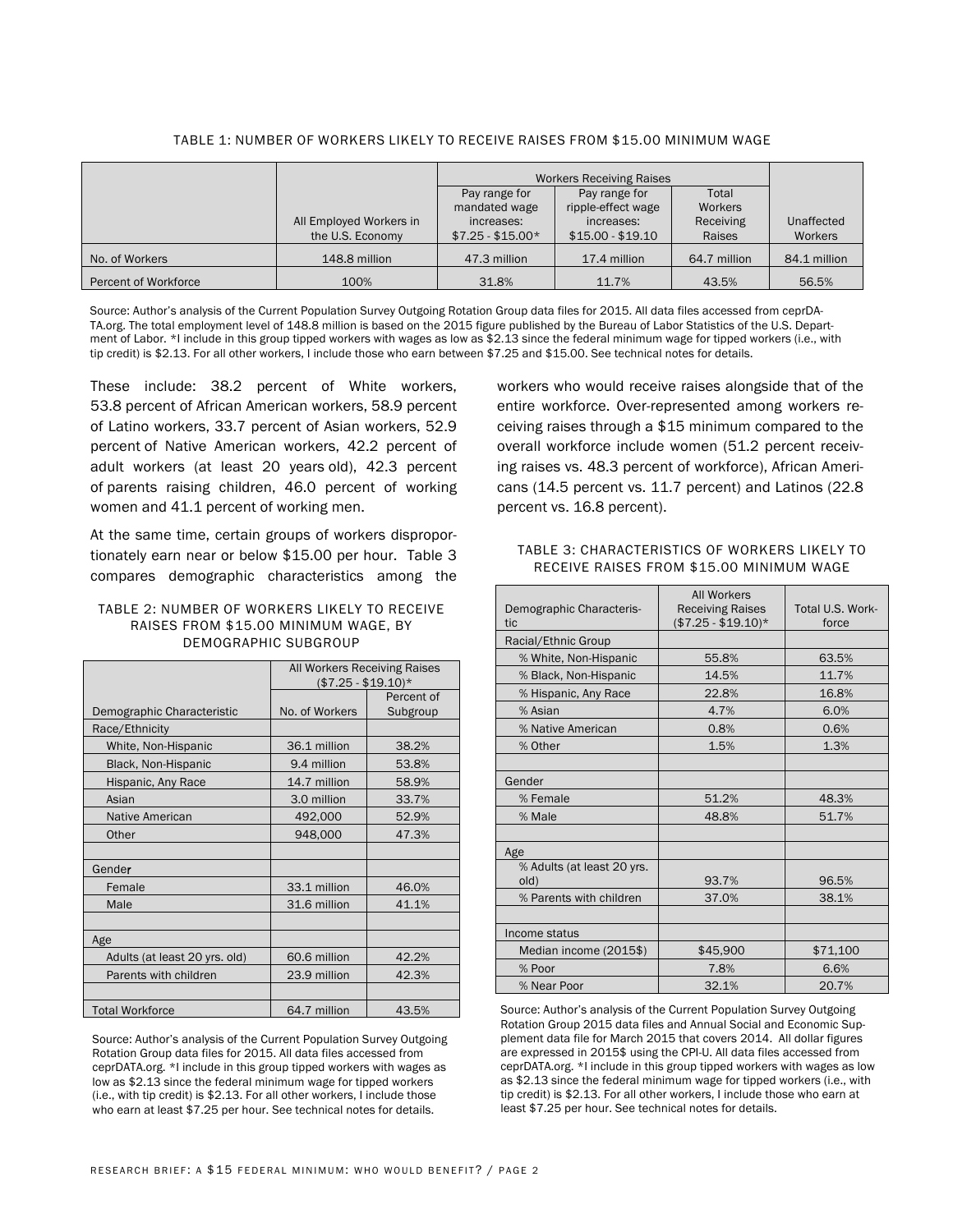Additionally, these workers and their families primarily come from the lower half of the income distribution. The median family income among workers who would receive raises is more than \$25,000 below the median income among all workers (\$45,900 vs. \$71,100). The poverty rate, as defined by the U.S. Census Bureau's severe official poverty line, among workers who would receive raises is similar to the poverty rate among workers more generally (7.8 percent vs. 6.6 percent). However, the situation is different when we look at a second income threshold—200 percent of the official poverty line. This near-poor income threshold is significant because families with incomes below such levels while not officially poor—typically cannot cover their families' basic needs.<sup>6</sup> Nearly one-third (32.1 percent) of the workers who would receive raises from a \$15.00 minimum are poor or near-poor, This figure is 1.5 times the near-poor rate across the total workforce (20.7 percent).

As with U.S. workforce more generally, adults make up the near total of all workers who would receive raises (93.7 percent) and nearly two-fifths (37.0 percent) are raising children at home.

### **WHAT ABOUT POTENTIAL JOB LOSSES?**

A basic concern about the minimum wage is based on the idea that raising the wages of the lowest paid workers will reduce employers' willingness to hire them—a negative, unintended consequence. Moreover, if raising the federal minimum from \$7.25 to \$15.00 per hour causes large-scale employment losses, the policy would fail to achieve its primary intended consequence: to improve the living standards of low-wage workers and their families.

Research on the question of the minimum wage's impact on employment has found that past minimum wage hikes have either no, or small effects on employment—including both positive and negative effects. This research therefore indicates, at minimum, that businesses find other ways to adjust to minimum wage hikes aside from reducing jobs. These other adjustment mechanisms include modestly raising prices, finding cost savings from lower worker turnover, and the redistribution of revenue gains from the normal trajectory of U.S. economic growth.

We can build on past research to make reasonable as-

sumptions about how, and to what extent, business could adjust, while taking into account that raising the federal minimum from \$7.25 to \$15.00 per hour is a historically large minimum wage hike. We can then design a policy proposal that minimizes the likelihood of job losses. Prof. Robert Pollin and I conduct this type of research exercise, looking specifically at fast food restaurants as of 2013—the sector typically most impacted by minimum wage hikes.

We find that fast food restaurants could adjust to increasing the federal minimum to \$15.00, gradually over a four-year period, without shedding jobs. In particular, we estimate that the average fast-food restaurant is likely to see its overall business costs increase by about 3.4 percent per year through the four-year phase-in period. About half of this cost increase could be covered through raising prices by 3 percent per year and assuming that demand will fall due to the higher prices by about 1.5 percent. This would mean, for example, that the average McDonalds' outlet could cover about half of its total cost increase by raising the price of a Big Mac by 15 cents per year for four years—such as from \$4.80 to \$5.40.

The remaining half of the cost increase could then be covered through cost-savings due to lower turnover and a modestly more equal distribution of normal revenue growth produced by a healthy U.S. economy. We also find that these adjustments can cover the costs of a \$15.00 minimum wage without requiring businesses to reduce their profit rate. The broader implication of this exercise is that other, less affected, sectors should be able to adjust similarly. 7

### **CONCLUSION**

Raising the federal minimum wage from \$7.25 to \$15.00 per hour has the potential to dramatically lift the bottom of the U.S. wage structure and improve the living standards for a wide swath of the U.S. middleand working- class. About 64.7 million U.S. workers earn wages below or near \$15.00 per hour as a direct result of four decades of slow wage growth assisted by the failure of policymakers to maintain a robust federal minimum. A \$15.00 federal minimum could provide raises for these workers, representing more than twofifths of the U.S. workforce. Women, African American and Latino workers, in particular, would benefit disproportionately, as would lower income households.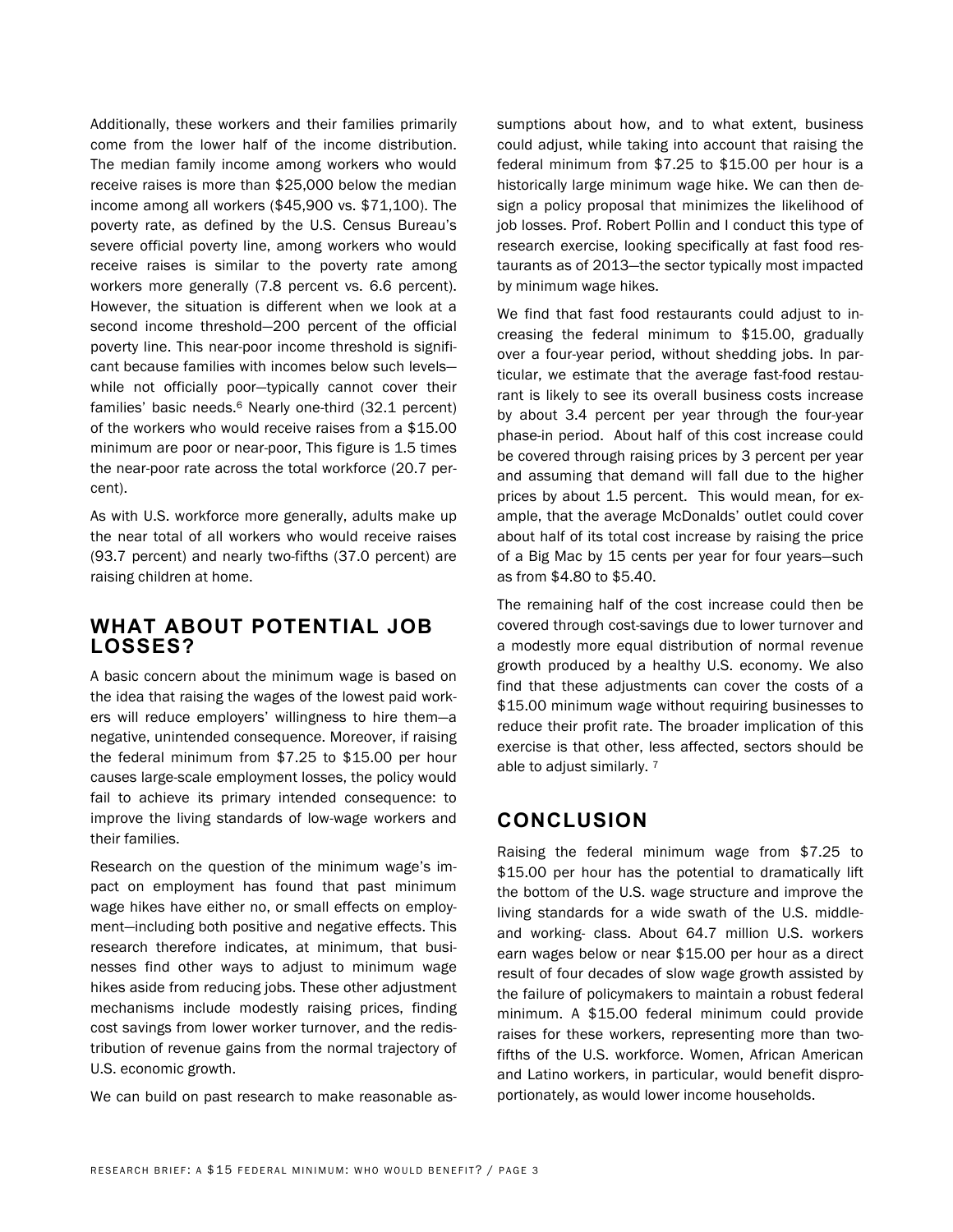### **Technical Notes**

### *Exemptions from Minimum Wage Provisions*

I take account of workers who are exempt from the minimum wage provisions of the FLSA either under Title 29, Part 541 of the Code of Federal Regulations, Section 13(a)(1) or otherwise by using the guidelines explained by the Department of Labor (2001).

In particular, I exclude certain broad occupational groups due to the exemption of executive, administrative and professionals as described in Sect 13(a)(1). These include the following categories: management occupations, business operations and financial specialists, computer and mathematical occupations, architecture and engineering occupations, life/physical/social science occupations, community and social services occupations, legal occupations, education/training/ library occupations, arts/design/entertainment/sports/ media occupations and healthcare practitioners and technical occupations, and other supervisory occupations and outdoor salespersons. Workers who are paid hourly or below the salary cap of \$455 weekly (with the exception of a few occupational groups) are considered nonexempt. I also included, as nonexempt, home care workers due to the 2015 change in the FLSA regulations.

Finally, certain industries had meaningful shares of workers not covered by the FLSA minimum wage provisions for reasons other than the guidelines in Section 13(a)(1). These include: agriculture/forestry/fishing, retail, services and private households. I therefore reduce the sampling weights of workers in those industries by an amount equal to the percent of workers not subject to the FLSA minimum wage provisions as documented in Table 2 of the Department of Labor (p. 26, 2001).

These exemptions result in excluding roughly 30 percent of the 2015 U.S. workforce from the pool of potentially affected workers. This matches the estimates published by in Department of Labor (2001). Implementing these exclusions likely produces an underestimate of the number of affected workers given the potential for ripple-effect raises to spillover to workers not covered by the FLSA.

#### *Estimating Ripple-Effect Raises*

Projecting which workers can expect to receive rippleeffect raises from a national \$15.00 minimum wage is

necessarily somewhat speculative for two reasons. First, as noted earlier, ripple-effect raises are given at the employers' discretion. Second, the patterns of ripple effect raises from past state and federal minimum wage hikes provide limited guidance because they have been much more modest than the current \$15.00 an hour proposal.

The much larger mandated raises due to the \$15.00 minimum may impact the extent and size of rippleeffects raises two offsetting ways. On the one hand, the greater number of raises that employers must provide to comply with a \$15.00 minimum may require employers to implement more extensive ripple-effect raises to preserve existing wage hierarchies. On the other hand, more extensive ripple-effect raises increase employers' business costs. Employers therefore have an incentive to minimize such raises as much as possible.

To estimate the extent of ripple effect raises, I combine estimates from past research on (1) the impact of minimum wage hikes on highly-impacted employers such as in the retail sector and (2) living wage ordinances that typically call for wage hikes similar in size to the proposal for a \$15.00 minimum.8 This research indicates that employers do use their discretion to limit the size and extent of ripple effect raises. Extrapolating from that research, I estimate that ripple-effect raises from a \$15.00 minimum extend up to, but not beyond, workers earning \$19.10 per hour.

This past research also reveals that employers tend to provide ripple-effect raises only large enough to preserve workers' relative ranking in the wage hierarchy. In other words, ripple-effect raises typically do not preserve the size of wage gap between workers at different wage levels. Take for example Worker A earning today's \$7.25 minimum. A \$15.00 minimum would raise this worker's wage by 107 percent, to \$15.00. Worker B, earning \$17.00, however, would likely receive only a 10 percent raise, or up to \$18.70. The wage gap between Worker A and Worker B would therefore shrink from \$9.75 to \$3.70. In other words, ripple-effect raises tend to *compress* the wage structure at the bottom rather than causing a wholesale shift toward higher wages.9

### **References**

Department of Labor. 2001. *Minimum Wage and Overtime Hours Under the Fair Labor Standards Act*. January. Washington DC: U.S. Department of Labor,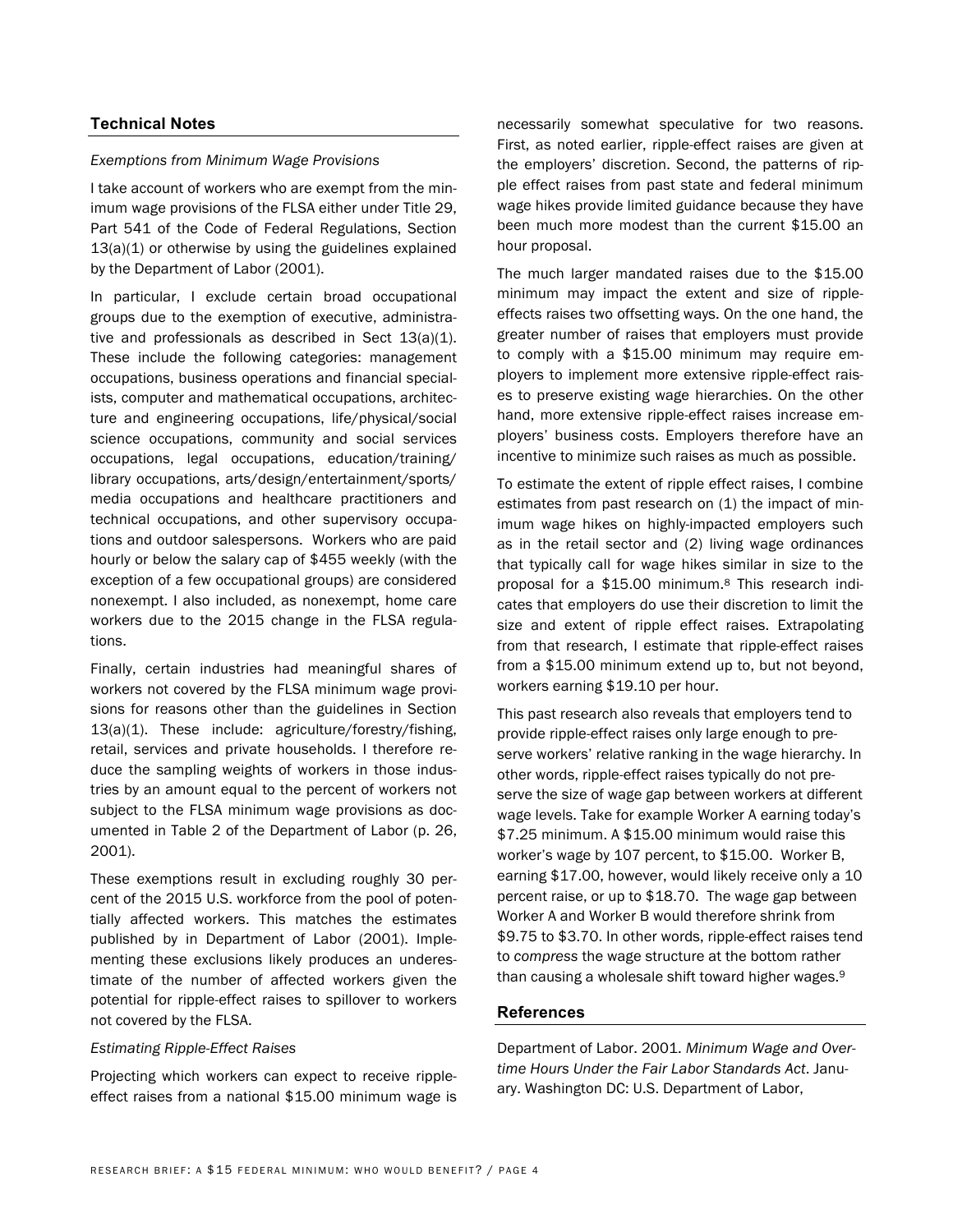Employment Standards Administration, Wage and Hour Division.

Filion, Kai and Sylvia Allegretto. 2011. *Waiting For Change: The \$2.13 Federal Subminimum Wage*, EPI Report, February. Washington DC: Economic Policy Institute.

Gould, Elise, Tanyell Cooke, and Will Kimball. 2015. *What Families Need to Get By*. EPI Report, August. Washington DC: Economic Policy Institute.

Schmitt John. 2012. *The Minimum Wage Is Too Damn Low*. CEPR Issue Brief, March. Washington DC: Center for Economic and Policy Research.

Pollin, Robert and Jeannette Wicks-Lim. 2015. *A \$15 Minimum Wage: How the Fast Food Industry Can Adjust Without Shedding Jobs*. Working Paper #373. Amherst, MA: Political Economy Research Institute.

Wicks-Lim, Jeannette. 2008. "Mandated Wage Floors and the Wage Structure: New Estimates of the Ripple Effects of Minimum Wage Laws," In *The Economics of Living Wages and Minimum Wages in the United States* by Robert Pollin, Mark Brenner, Jeannette Wicks-Lim and Stephanie Luce. Ithaca, NY: Cornell University Press.

### **Endnotes**

<sup>1</sup> These figures do not total to 64.7 million because they include overlapping categories. Note that in order to avoid overstating the impact of a \$15 federal minimum wage, I assume that workers who are exempt from the Fair Labor Standards Act (FLSA) minimum wage provisions or otherwise not subject to these provisions will not be impacted. See technical notes for details.<br><sup>2</sup> These estimates are based on data published by the Department of Labor and the Bureau of Economic Analysis. For

average wages, I use: the average hourly rates of private, nonsupervisory and production workers, adjusted by the CPI-U (see: http://www.bls.gov/ces/#data), from 1974 to 2015. For worker productivity, I use the business sector output per hour series (see: http://www.bls.gov/lpc/). Per Capita GDP figures are from the Bureau of Economic Analysis' "Table 7.1. Selected Per Capita Product and Income Series in Current and Chained Dollars," (see: www.bea.gov ; accessed March 2, 2016).

<sup>3</sup> See these historical trends side-by-side in Schmitt (2012), available at:

http://cepr.net/documents/publications/min-wage1-2012-03.pdf; accessed March 2, 2016). The 1970 federal minimum wage of \$1.60 is equal to \$9.77 in inflation adjusted terms (using the CPI-U). Increasing this figure by the increase in worker productivity (123.5 percent) would result in a \$23.20 federal minimum.

<sup>4</sup> Projecting which workers can expect to receive raises from a \$15.00 minimum wage is challenging because of these potential ripple-effect raises. Estimates of ripple-effect raises (also called "spillover" raises) from a national \$15.00 minimum wage are necessarily somewhat speculative because ripple-effect raises are given at the employers' discretion. Also, note that workers earning near but below \$15.00 would likely receive mandated raises to get them at least up to the new \$15.00 minimum but also ripple-effect raises to above \$15.00 in order to maintain their position in the wage hierarchy. See technical notes for details.

<sup>5</sup> I use an hourly wage rate that combines wages and tips for workers in occupations that typically receive a significant proportion of their wages in tips, including hairdressers, barbers, waiters/waitresses, gaming service workers, bartenders, miscellaneous personal appearance workers, and massage therapists (ceprDATA's rw\_ot wage measure). See Filion and Allegretto (2011) for a discussion of tipped occupations. For all other workers I used ceprDATA's rw wage variable that does not include tips.

<sup>6</sup> The Economic Policy Institute's estimates of family budgets typically exceed more than double the federal poverty line. The EPI family budget covers expenses for basic needs only, including housing, food, transportation, child care health care, taxes and other necessities (e.g., clothing, personal care and household supplies). These budgets do not provide for any emergency, education or retirement savings, and assume all food is eaten and prepared at home. For more information see, Gould et al. (2015).

<sup>7</sup> See Pollin and Wicks-Lim (2015), including for more discussion on past research on the minimum wage and employment debate.

<sup>8</sup> A full discussion of how I estimate ripple-effect raises can be found Pollin and Wicks-Lim (2015). <sup>9</sup> See, for example, Wicks-Lim (2008).